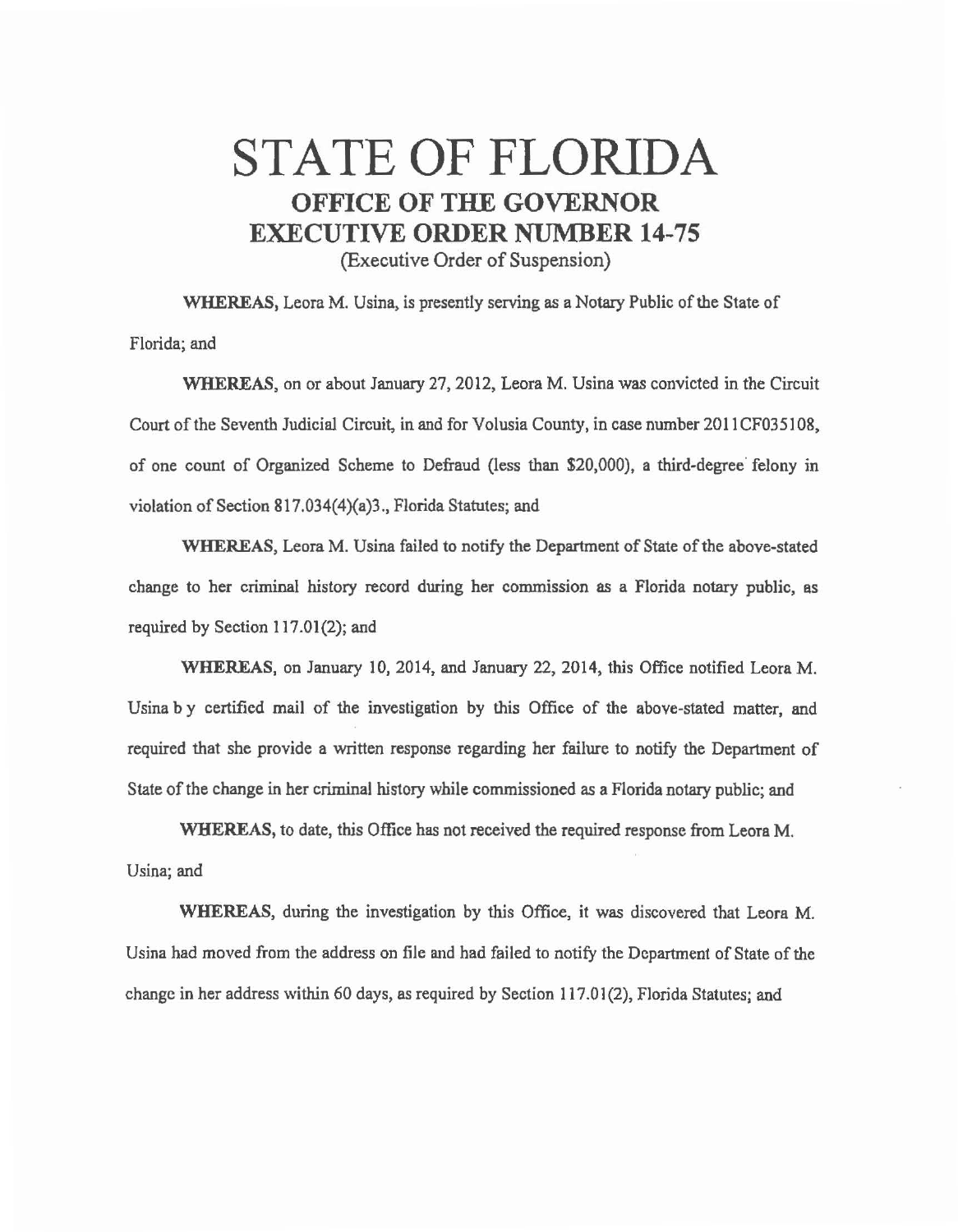WHEREAS, the Governor is authorized by Article IV, Section 7 of the Florida Constitution to suspend from office by executive order an appointed public official for the commission of a felony; and

WHEREAS, it is in the best interests of the citizens of the State of Florida that Leora M. Usina be immediately suspended from the public office, which she now holds, upon the grounds set forth in this Executive Order;

NOW, THEREFORE, I, RICK SCOTI', Governor of Florida, pursuant to Article IV, Section 7 of the Florida Constitution and Section 117.01(4), Florida Statutes, find and state as follows:

- A. Leora M. Usina is a duly appointed Notary Public of the State of Florida, pursuant to Section 117.01, Florida Statutes.
- B. Leora M. Usina is commissioned as a Florida notary public from November 10 2010, through November 9, 2014.
- C. Leora M. Usina was convicted of a felony in Volusia County in 2012, while commissioned as a Florida notary public.
- D. Leora M. Usina failed to notify the Department of State of the change to her criminal history record following her felony conviction in Volusia County in 2012, as required by Section 117.01(2), Florida Statutes.
- E. Leora M. Usina failed to notify the Department of State within 60 days of her change of address, in violation of Section 117.01(2), Florida Statutes.